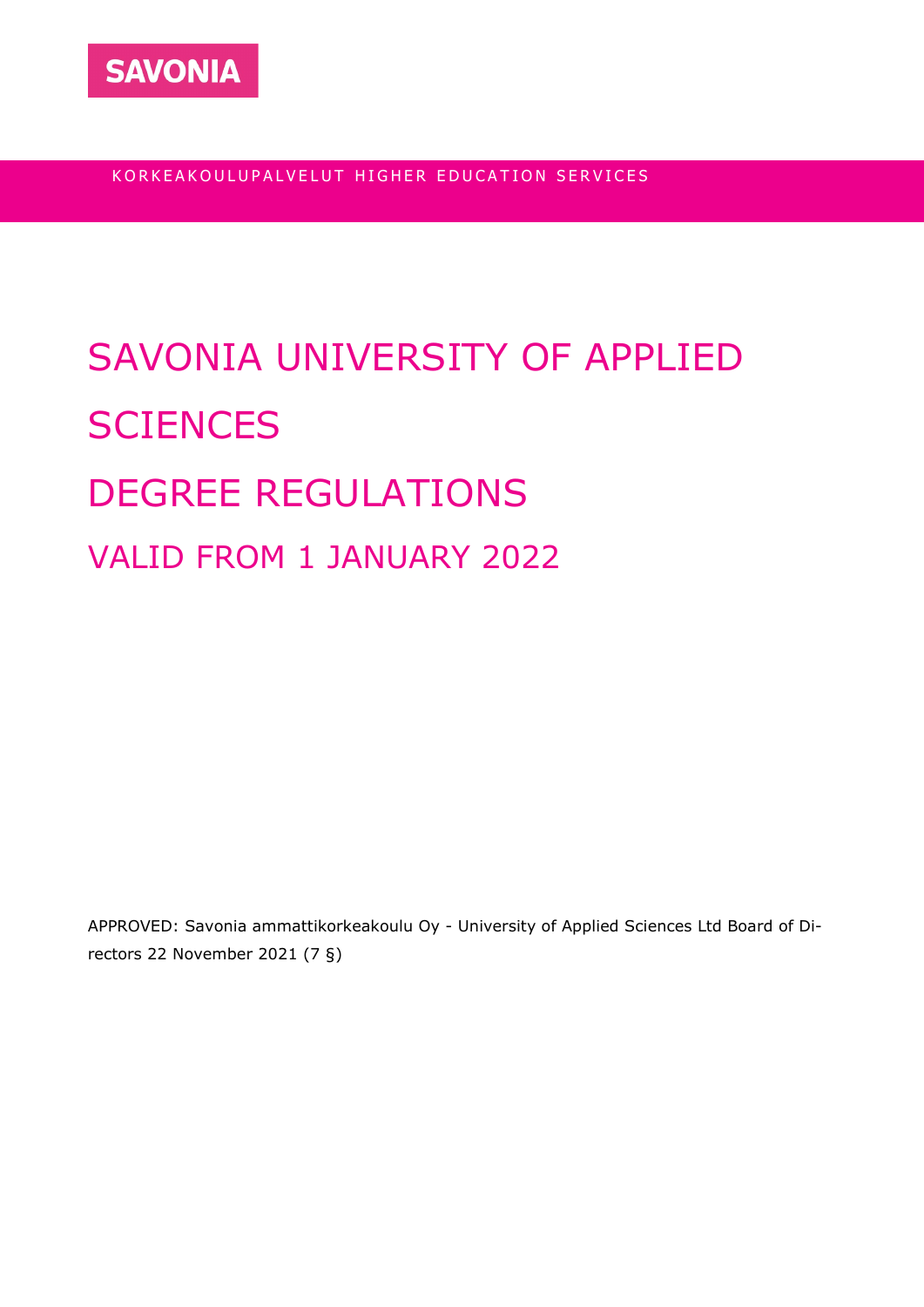The following rules and regulations apply to the planning, organisation and delivery of qualifications and studies:

- Recommendation of the European Parliament and of the Council on the European Qualifications Framework for lifelong learning 2017/C189/03
- the European Qualifications Framework for Universities of Applied Sciences (L932/2014), as subsequently amended
- Government Decree on Universities of Applied Sciences (A1129/2014)
- Government Decree on fees for the activities of universities of applied sciences (A1440/2014)
- National Framework of Qualifications and other Competences (L93/2017; A120/2017)
- Regulations of Savonia University of Applied Sciences
- Degree Regulations of Savonia University of Applied Sciences
- Disciplinary Regulations of Savonia University of Applied Sciences
- Act (L559/1994) and Decree (A564/1994) on Professional Personnel in the Social and Health Sector
- Directive 2005/36/EC of the European Parliament and of the Council on the recognition of professional qualifications and the Act on the recognition of professional qualifications based on it (L1384/2015)
- The European Federation of National Engineering Associations (FEANI) standards for the mutual recognition of degrees
- Ministerial regulations in the field of engineering and technology, as subsequently amended.

The Degree Regulations lay down rules and guidelines on qualifications, degree programmes, curricula, studies, supervision of studies, participation in teaching, admission of other studies, traineeships, thesis, assessment and certification.

The Degree Regulations are subject for approval by The Board of Savonia University of Applied Sciences Ltd.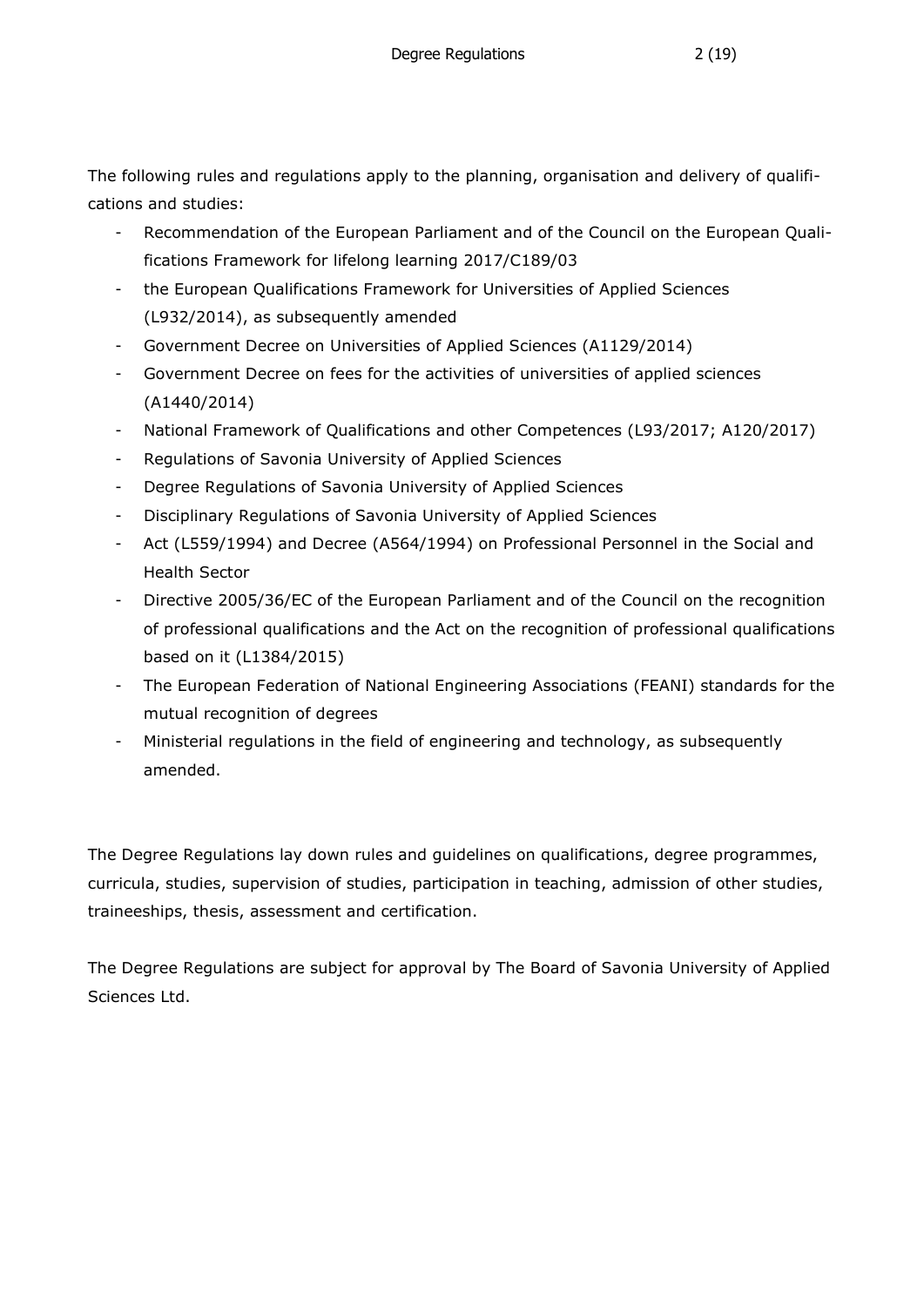## **Contents**

| <b>Chapter 1: Education</b>                                                         | 5  |
|-------------------------------------------------------------------------------------|----|
| 1 § Savonia UAS's educational mission and responsibility for education              | 5  |
| 2 § Objectives of studies leading to a degree                                       | 6  |
| 3 § Scope of the degree programmes and extent of studies                            | 7  |
| 4 § Number of students and degree objective                                         | 7  |
| <b>Chapter 2: Selection of students</b>                                             | 8  |
| 5 § Student intake and admission criteria                                           | 8  |
| 6 § Eligibility for admission to degree courses at universities of applied sciences | 8  |
| 7 § Organisation of student selection                                               | 8  |
| 8 § Correction of information on admission to a study place                         | 9  |
| 9 § Transfer application from another higher education institution                  | 9  |
| 10 § Transfer application within a university of applied sciences                   | 9  |
| 11 § Selection as a double degree student at Savonia                                | 10 |
| 12 § Separate applications                                                          | 10 |
| 13 § Applying for a correction of a student selection                               | 10 |
| 14 § Barriers to admission on the grounds of unsuitability and safety               |    |
| (social and health sector)                                                          | 10 |
| <b>Chapter 3: Enrolment</b>                                                         | 11 |
| 15 § Education leading to a Bachelor's degree (bachelor's and master's degrees)     | 11 |
| <b>Chapter 4: Study Entitlement</b>                                                 | 11 |
| 16 § Full-time study                                                                | 11 |
| 17 § Period of study right                                                          | 11 |
| 18 § Forfeiture and renewal of study entitlement                                    | 12 |
| 19 § Application for rectification in matters of study rights                       | 14 |
| <b>Chapter 5: Study</b>                                                             | 14 |
| 20 § Curricula                                                                      | 14 |
| 21 § Teaching and organisation of studies                                           | 15 |
| 22 § Student guidance and individual study and career plan (HOPS/ISCP)              | 15 |
| 23 § Accreditation of studies and competences                                       | 16 |
| 24 § Assessment of competences                                                      | 16 |
| 25 § Claim for rectification of course evaluations                                  | 17 |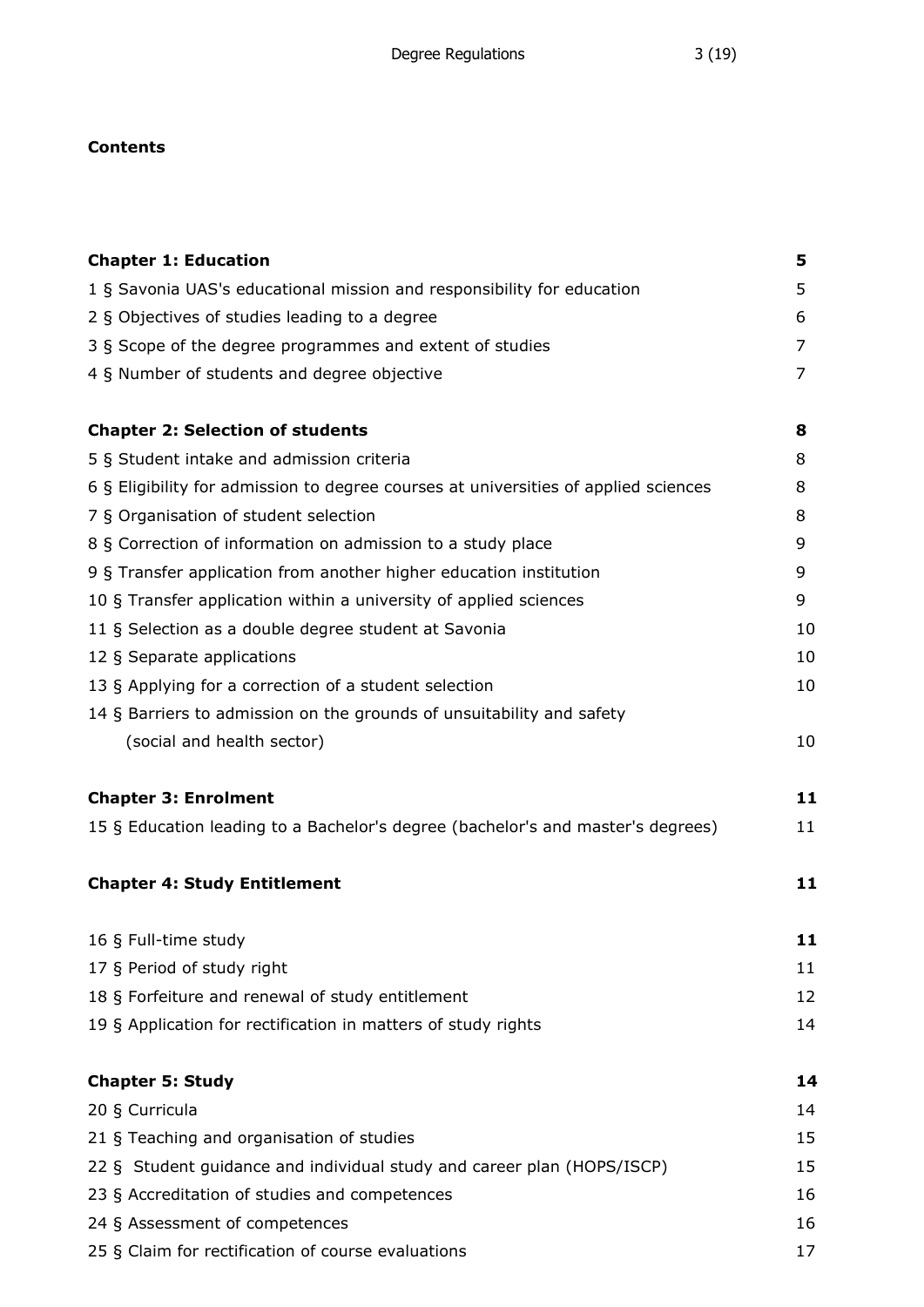| 26 § Language skills of students                                           | 17 |
|----------------------------------------------------------------------------|----|
| 27 § Student's right to a safe learning environment and student discipline | 18 |
| 28 § Certificates                                                          | 19 |
| 29 § Transitional provisions                                               | 19 |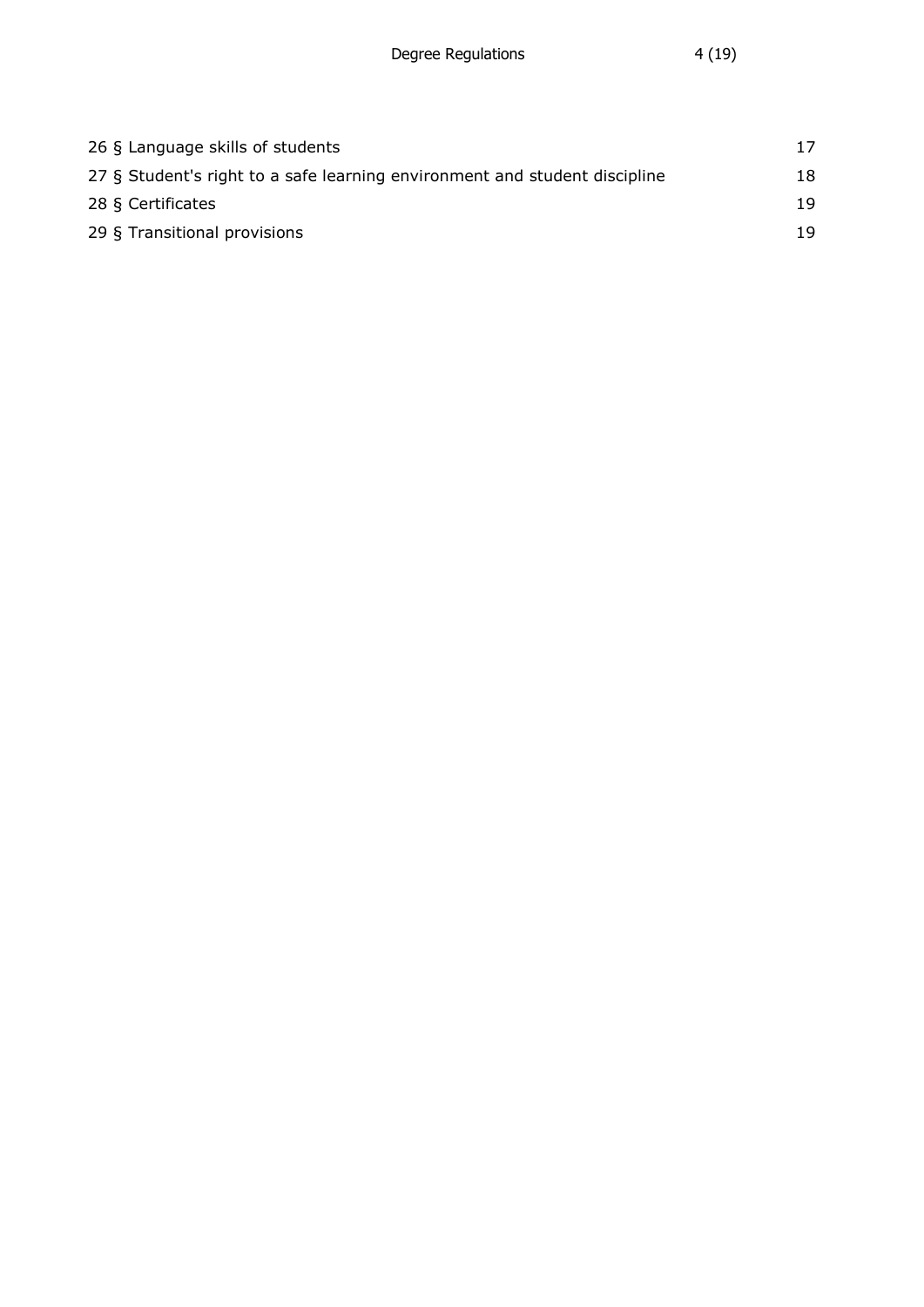#### **Chapter 1: Education**

#### **1 § Savonia UAS's educational mission and responsibility for education**

It is the duty of Savonia University of Applied Sciences to provide higher education based on the requirements of working life and its development, on research, as well as on artistic and cultural premises for professional expert tasks and to support the professional growth of stuc dents. It is also the duty of Savonia University of Applied Sciences to pursue applied research activities, development and innovation activities as well as artistic activities that serve instruction at Savonia, promote working life and regional development and reshape the regional business structure. When carrying out its tasks, Savonia University of Applied Sciences shall provide opportunities for lifelong learning. (Decree 1168/2018)

The educational responsibilities of Savonia UAS are laid down in its operating licence. The educational responsibilities cover the following fields of education, degrees and associated degree titles:

Bachelor's degree in cultural studies; designer (AMK), dance teacher (AMK), music educator (AMK)

Bachelor's degree in natural resources; agrologist (AMK)

Bachelor's in hospitality, tourism and catering, restonomi (AMK)

Bachelor's degree in social and health care; bioanalyst (AMK), paramedic (AMK), physiotherapist (AMK), midwife (AMK), radiographer (AMK), certified nurse (AMK),

social worker (AMK), oral hygienist (AMK), nurse (AMK)

Bachelor's degree in engineering; engineer (AMK), building architect (AMK), master builder (AMK)

Bachelor's degree in business administration; tradenomi – BBA (AMK).

 $*$ ) AMK = UAS

Savonia has the possibility to award higher university of applied sciences degrees and their associated degree titles in accordance with its educational responsibilities. The degree title is determined by the field of education responsible for the degree/training programme (Act 932/2014, section 11).

Furthermore, within the scope of the educational mission assigned to it, Savonia University of Applied Sciences provides education containing parts of degrees as open studies or as other separate studies, specialisation studies, as well as other adult and continuing education. There are separate instructions for specialisation studies, open studies and continuing education. When necessary, Savonia shall provide immigrants with education that comprises language skills and other skills needed for studying at a university of applied sciences. (Act 932/2014, section 10)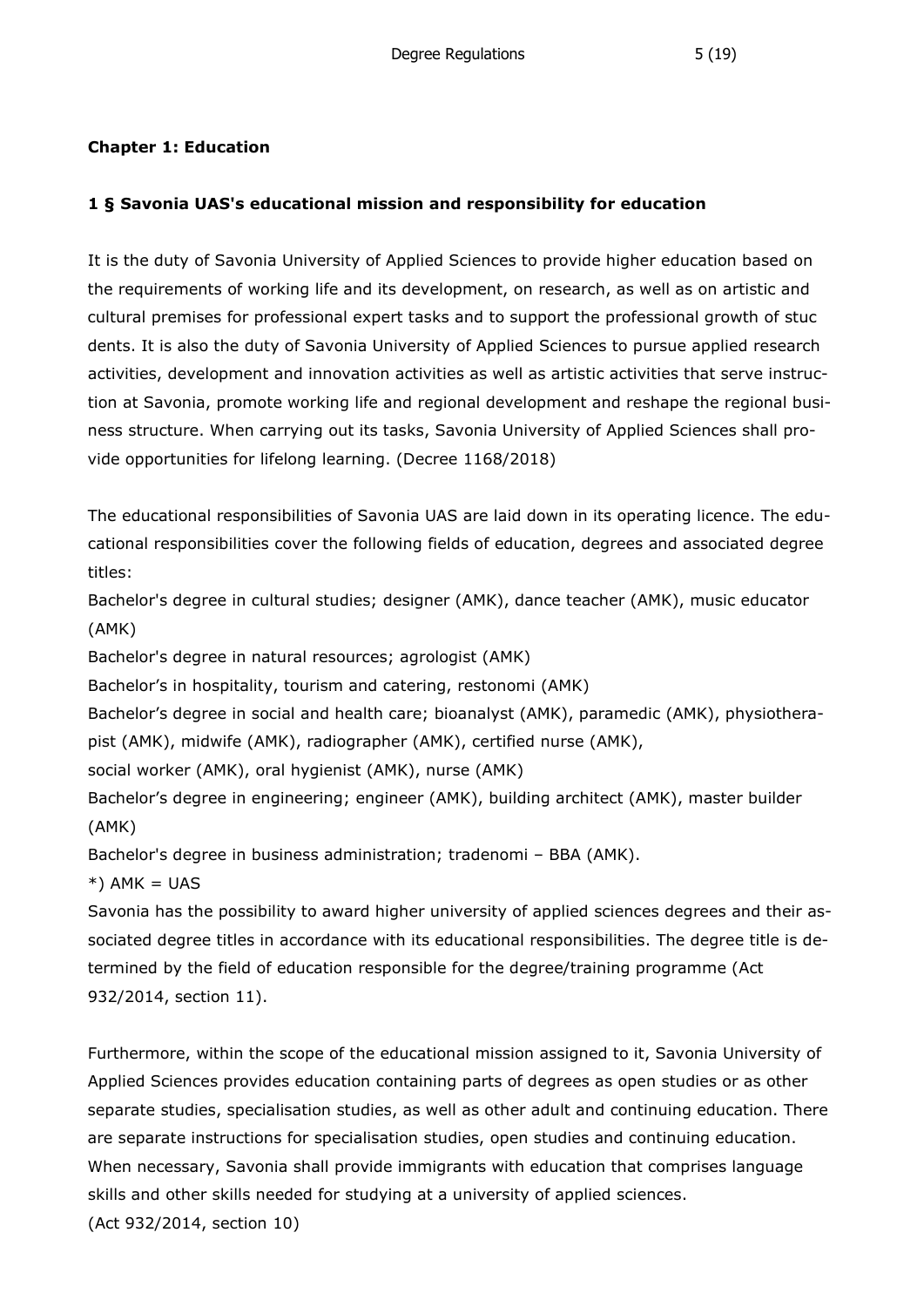Finnish is the language of instruction and degrees at Savonia University of Applied Sciences. Studies in the second national language and foreign language are regulated by the GovernS ment Decree on the Universities of Applied Sciences (Decree 1129/2014). The Finnish degree programmes also include English-language courses or parts thereof. In addition, English and Swedish may be used as the language of instruction.

English is the language of instruction and degrees in foreign-language degree programmes. These studies may also include courses or parts of courses in Finnish or Swedish so as to sups port integration into the Finnish working life. A student studying in a foreign-language degree programme may incorporate at most 30 ECTS credits of studies in Finnish or Swedish in Bachelor's degree programmes and up to 10 ECTS credits at most in a Master's Degree Programme.

A degree student shall take the maturity test on the thesis in Finnish or Swedish in accordance with section 8 of the Decree on the Universities of Applied Sciences. If the student's language of school education is other than Finnish or Swedish, or if the student has completed his or her compulsory education outside Finland, he or she shall take the maturity test in Finnish or Engs lish. (Decree 1129/2014, sections 7 and 8)

Savonia University of Applied Sciences is in charge of the quality of the education it offers and for its continuous development. Instruction at Savonia is public. For a justifiable reason, access to follow instruction may be restricted. (Act 564/2009, section 9; Act 351/2003, section 16)

## **2 § Objectives of studies leading to a degree**

Degree programmes are organised as degree programmes (in 2013 or earlier as education programmes), which can be divided into directions. The detailed objectives and structure of the studies for each programme are set out in the curriculum.

The studies leading to a bachelor's degree include basic and vocational studies, work placements to develop professional skills, a thesis and optional/elective studies. At least 30 ECTS credits of practical training are included in the studies (Decree 1129/2014 § 3).

The aim of the studies is that the graduate has:

1) comprehensive basic practical knowledge and skills and theoretical foundations for working life in a professional capacity in their field;

2) the ability to monitor and contribute to the development of their professional field;

3) the capacity to develop one's professional skills and to engage in lifelong learning;

4) sufficient communication and language skills for the tasks of the field and for international activities and cooperation.

(Decree 1129/2014, section 4).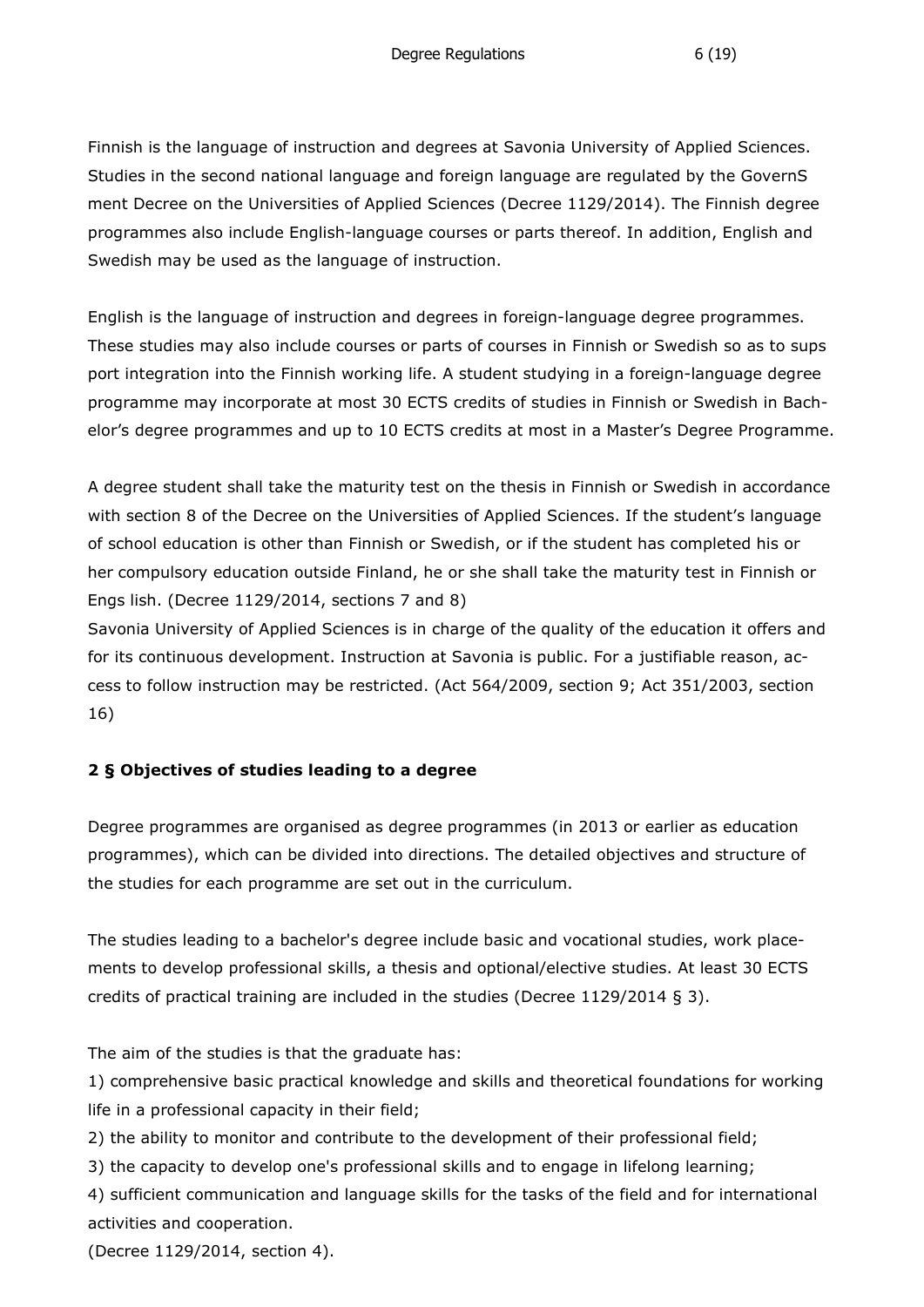A Master's degree consists of advanced professional studies, elective studies and a Master's thesis. The aim of the Master-level studies is that the graduate has:

1) comprehensive and in-depth knowledge as well as the theoretical skills required for the development of working life in demanding expert and managerial duties;

2) an in-depth idea of the respective field, its position in working life and its societal role and ability to follow and analyse the development of scientific information and profes- sional practices in the respective field;

3) ability for lifelong learning and continuous personal professional development,

4) good communication and language skills for tasks in his or her field and for international activities and cooperation.

(Decree 1129/2014, section 5)

## **3 § Scope of the degree programmes and extent of studies**

The scope of the degree programmes leading to a Bachelor's degree at Savonia is either 210, 240 or 270 ECTS credits. The scope of the degree programmes leading to a Master's degree is either 60 or 90 ECTS credits (Decree 1129/2014, section 3).

A student has the right to pursue studies leading to a Bachelor's or Master's degree in accordance with the respective degree programme and its curriculum as well as grounds laid down in the Degree Regulations (Act 932/2014, section 14).

A study plan is drawn up and approved for the student in accordance with the scope of the degree. Studies exceeding the scope of the degree may be accepted in the study plan if they do not extend the study time corresponding to the scope of the degree. Students have the opportunity to complete their studies and update their knowledge after graduation at an open university of applied sciences.

The system of measuring studies is based on the concept of an ECTS credit. Courses are graded according to the amount of work they require. The average workload of 1600 hours required to complete one academic year is equivalent to 60 credits.

## **4 § Number of students and degree objective**

The agreement between Savonia UAS and the Ministry of Education and Culture defines the degree objectives by field of study. The Board of Savonia-ammattikorkeakoulu Oy shall decide decides on the number of students to be admitted to the University of Applied Sciences.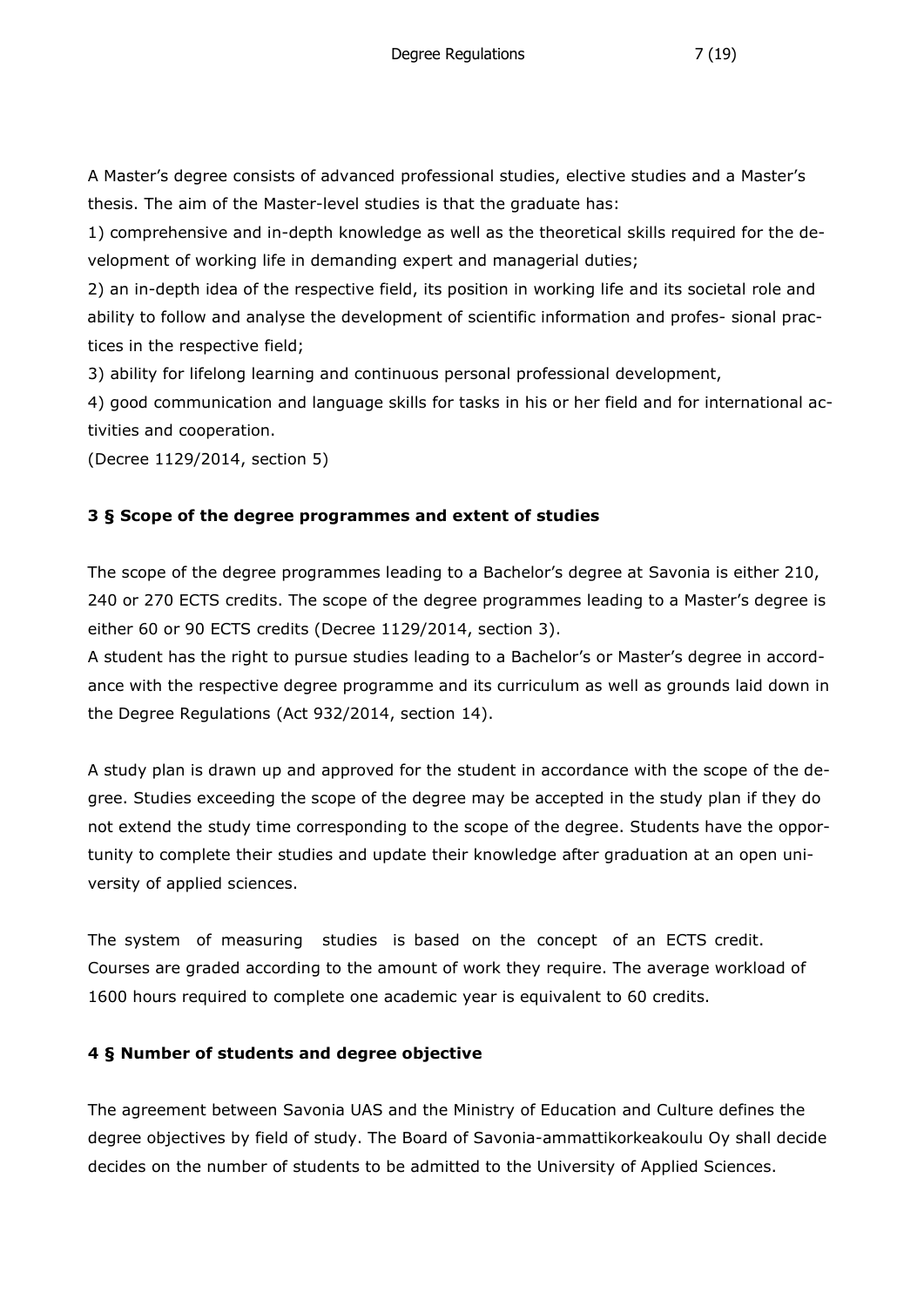#### **Chapter 2: Selection of students**

#### **5 § Student intake and admission criteria**

The allocation of starting places to fields of study by subject is determined annually by the Head of the Result Unit. The general criteria for student selection are decided by the Director of Student Services. Applicants may be divided into separate groups on the basis of their educational background. Candidates belonging to the same group are subject to uniform selection criteria. Some of the study places applied for may be reserved for persons who have not previously completed a higher education degree under the Finnish education system and who have not accepted a study place leading to a higher education degree. (Act 932/2014, section 29)

## **6 § Eligibility to apply for degree programmes at universities of applied sciences**

The Director of Student Services decides on the eligibility of applicants for degree courses. Eligibility for university of applied sciences studies is defined in the University of Applied Sciences Act (Act 932/2014, section 25 ).

## **7 § Organisation of student selection**

In degree programmes, student selection is organised by means of joint and separate calls for applications from higher education institutions. (Act 932/2014, section 28). In the selection of students, the conditions for admission, accessibility and access to information on the selection of students, as required by sections 25, 26 and 27 of Act L932/2014, are complied with.

The Director of the Result Unit admits students to the degree programmes in their area of responsibility in accordance with the criteria for joint selection and different selection criteria, on the basis of a presentation by the Director of Student Services.

The accepted student must notify the Savonia UAS of his/her acceptance within the deadline specified in the admission notice, otherwise he/she will lose his/her place. Savonia will enter the information about the acceptance of the study place in the register of higher education institutions. An applicant may be admitted to several applications in the first joint university call and to only one application in the second joint university call and in the autumn joint university call. (Act 932/2014, section 28)

The selected student must submit copies of the school and work certificates used in the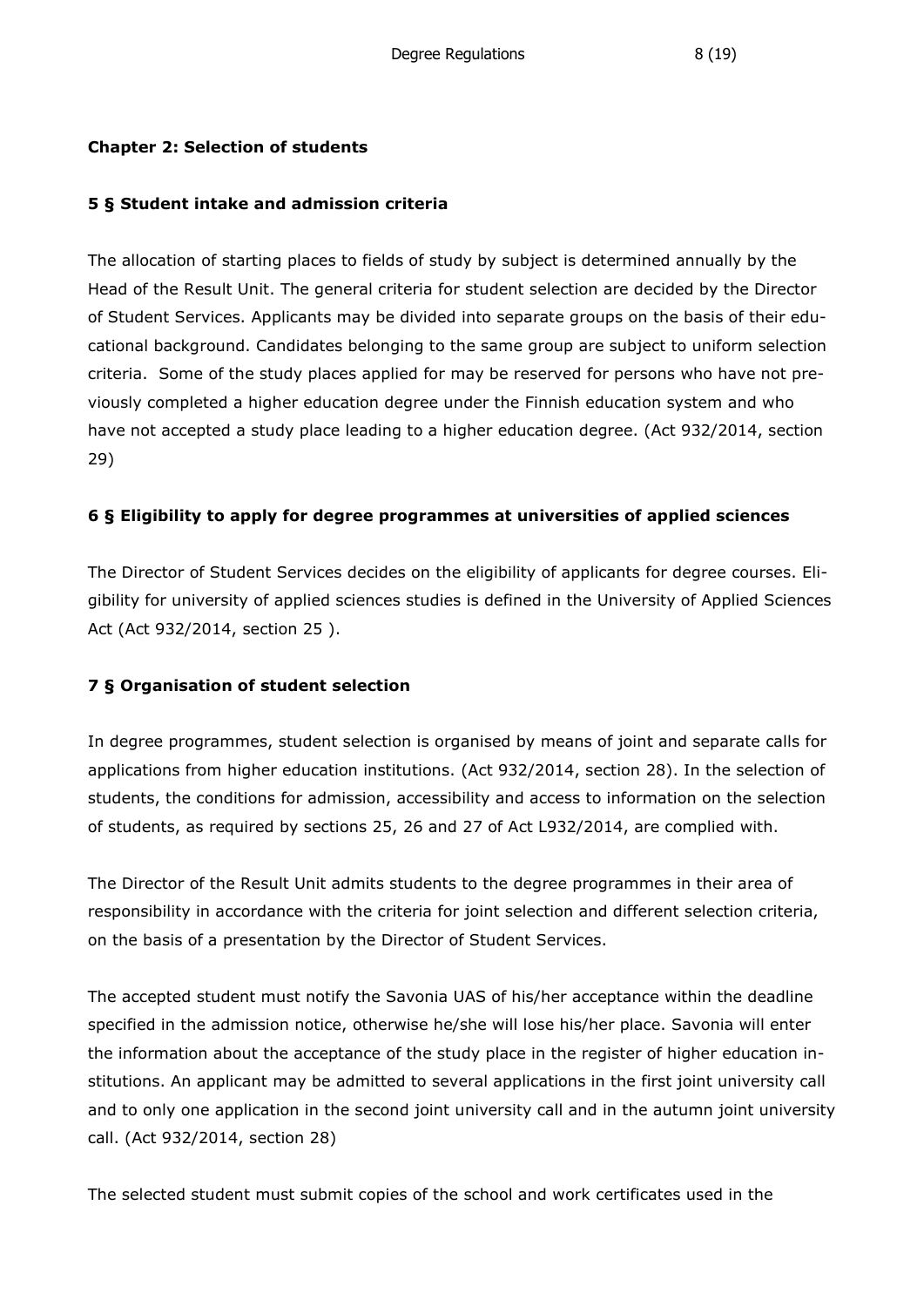application in the manner determined by Savonia UAS. The student must present the original certificates on request. The originals of the foreign school and work certificates used in the application must always be presented. The UAS may cancel the student selection if the candidate does not submit the requested copies of certificates or original certificates within the deadline, or if he/she would not have been invited to the selection test on the basis of the certificates used in the application, or if he/she would not have been selected in the final selection, or if he/she has given false information about himself/herself.

#### **8 § Correction of information on the acceptance of a place of study**

The notification of admission is binding and cannot be modified or withdrawn by the applicant. An admission notification can only be corrected if the authority has acted incorrectly before the accepted student has accepted the study place. (Act 434/2003).

#### **§ 9 Transfer application from another higher education institution**

Students who transfer their study rights from another higher education institution to Savonia UAS may also be admitted to the UAS. Transfer is possible if the student's study period is sufficient (+1 year taken into account) to complete the degree and there are free places in the degree programme. It is possible to transfer from Finnish-language education to English-language education or vice versa, but in this case, the provisions of § 1 of the Degree Regulations concerning teaching and examination language must be observed. When transferring to a degree programme where the language of instruction and examination is different from that of the degree programme from which the student is transferring, the student's language proficiency may be assessed as part of the admission procedure.

Applications are processed by the Applicant Services and the decision to admit a transfer student is taken by the Head of Studies.

The admission of a transfer student is conditional until the student leaves the previous institution and his/her academic record is reviewed. In addition, the transfer student's educational background and work experience will be checked for suitability for the degree programme applied for.

The UAS has the right to obtain from the applicant for a transfer student in the field of social welfare and health, the health information required for the assessment of admission, as well as information from the other UAS on any pending proceedings for the withdrawal of the right to study.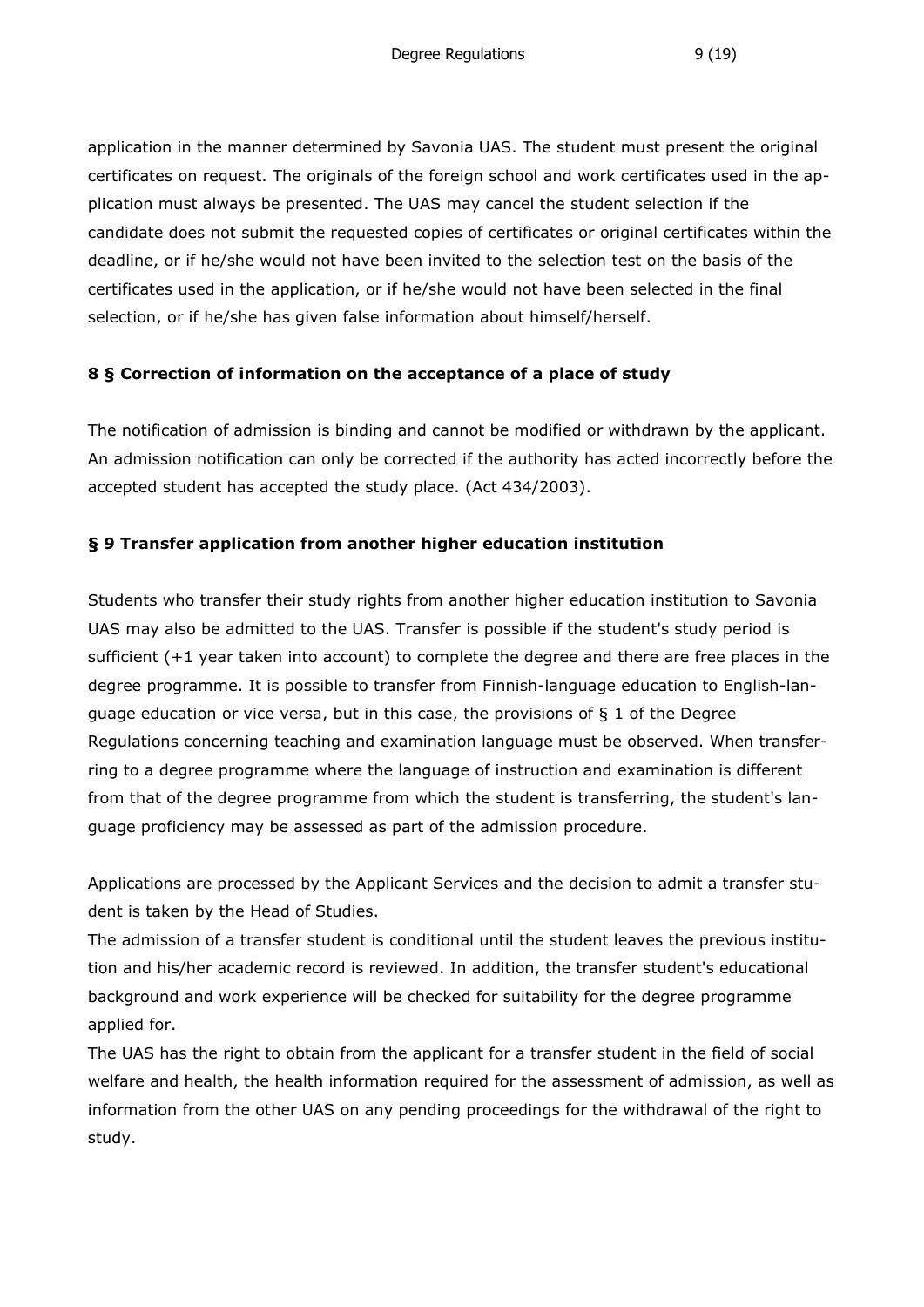#### **10 § Application for transfer within a university of applied sciences**

A student at Savonia University of Applied Sciences may transfer within Savonia to another degree programme. It is possible to transfer from daytime education to multiform education, or vice versa. The student can transfer from Finnish-language education to English-language education, or vice versa, however, in compliance with the rules in Section 1 of the Degree Regulations on the language of instruction and degrees. In transfers from one degree programme to another, each with instruction in different language, the proficiency of a student in the language of the new degree programme can be evaluated as a part of the accreditation process of previous studies.

Transfer is possible if the transferring student has sufficient study time (+1 year taken into account) to complete the degree and there are places available in the degree programme. In addition, the Master's degree (YAMK) student will be checked for the suitability of his/her basic education and work experience for the degree programme applied for. Decisions on internal transfer student admissions are taken by the Head of Studies of the host degree programme.

#### **11 § Selection as a Savonia double degree student**

The selection of international double degree students is based on the principles described in the "Principles of International Double Degrees at Savonia".

## **12 § Separate applications**

The UAS may organise separate applications for a limited target group of students for whom the eligibility and selection criteria have been determined separately by the UAS and for which the application cannot be organised within the joint application timetable.

## **13 § Applying for a correction of a student selection decision**

The applicant may apply in writing to the Savonia UAS Board of Studies within 14 days of the publication of the results of the selection process for a correction to the decision on admission.

# **14 § Barriers to admission on the grounds of unsuitability and safety (social and health care)**

The applicant's state of health or functional capacity cannot be an obstacle to admission as a student. However, a student may not be admitted to the field of social and health care if he or she has a medical or functional disability which makes him or her incapable of carrying out practical tasks or training related to the studies because of the safety requirements of the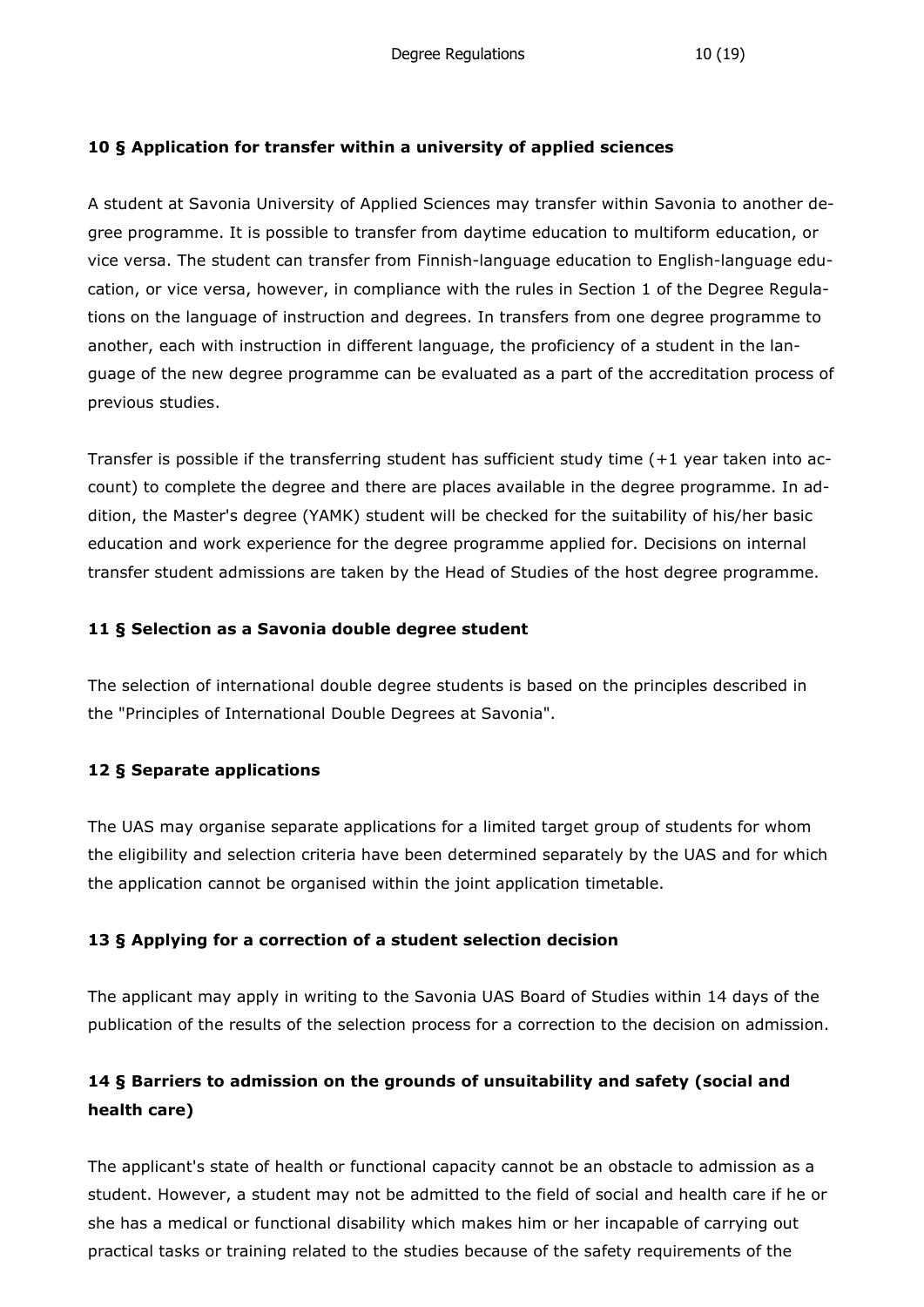studies. An additional condition is that the impediment cannot be removed by reasonable efforts. A previous withdrawal of the right to study on these grounds may also prevent admission. Candidates will be informed at the selection stage of any obstacles to admission.

#### **Chapter 3: Enrolment**

## **15 § Education leading to a university degree (bachelor AMK and master YAMK)**

A person who has been accepted as a student and who has declared that he/she wishes to accept a place of study shall register with the UAS in the manner prescribed by the UAS, after which he/she shall be registered as a student. After accepting a place of study, a student may register as absent if he/she is in his/her first academic year:

1) is performing compulsory military service under the Conscription Act (1438/2007), the Civilian Service Act (1446/2007) or the Voluntary Military Service for Women Act (194/1995);

- 2) is on maternity, paternity or parental leave; or
- 3) is incapable of starting a course of study due to his/her own illness or disability.

Every academic year, the student must register as present or absent in the manner prescribed by the UAS. When registering, it is the student's responsibility to check their name, address and municipality of residence. Students may, for justified reasons, change their registration during the academic year (Act 932/2014, section 29). Students who register as absent should take into account that the course may end completely or not be re-offered for several years.

#### **Chapter 4: Study entitlement**

## **16 § Full-time study**

Full-time students are those studying for a degree.

Full-time studies are studies aimed at obtaining a university degree. Other higher education studies are full-time if they amount to an average of at least five ECTS credits per month of study. (Act 65/1994, section 5a, Decree 869/2017)

#### **§ 17 Period of study**

## **A. Education leading to a Bachelor's degree AMK**

Students shall complete their studies in a period longer than one academic year. The student may be absent for a total of two semesters on the basis of a notification of absence. (Act 932/2014, section 30.) This period does not count in the maximum duration of studies. Students who started their studies before 1 August 2015 may be absent for a total of two academic years on the basis of a notification of absence.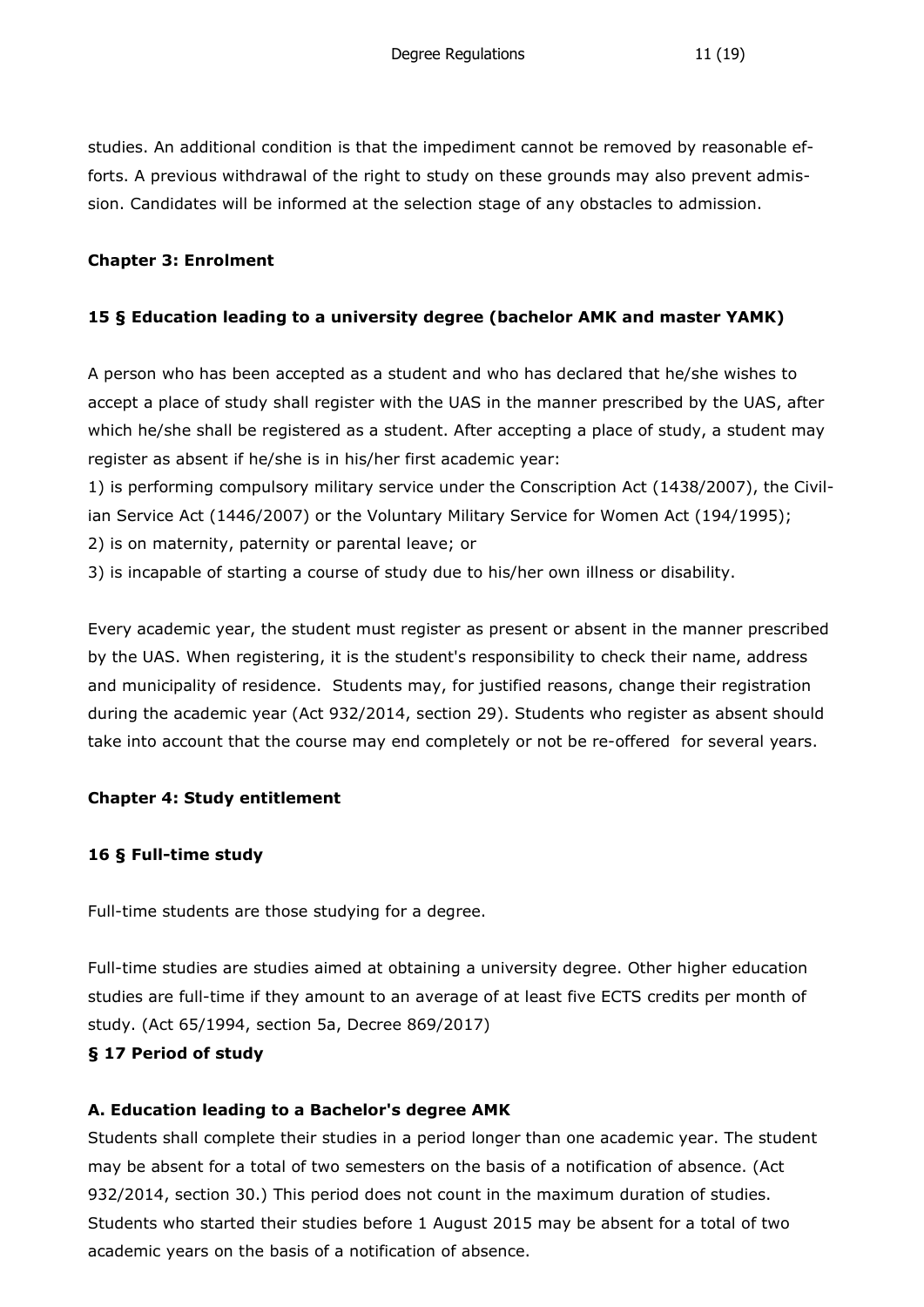#### **B. Education leading to a Master's degree YAMK**

A student in a Master's degree programme must complete his/her studies in two (2) years for a 60-credit programme and in three (3) years for a 90-credit programme.

#### **C. Transfer students**

The duration of a transfer student's study entitlement and non-attendance entitlement shall be verified prior to his or her admission. A transfer student's regular duration of studies and study entitlement shall begin on the day when he or she accepted the study place at the previous university of applied sciences. When calculating the duration of the study entitlement, the stu- dent's periods of attendance and non-attendance shall be taken into consideration.

#### **D. Other types of education**

The Savonia UAS may carry out other courses in accordance with its educational responsibilities, where the period of study rights is determined on a course-by-course basis.

## **18 § Forfeiture and renewal of study entitlement**

#### **A. Failure to enrol and reapplication for study rights**

If a student does not enrol by the deadline, he or she shall lose his or her study entitlement and cannot pursue studies other than open studies in the university of applied sciences. If the student wants to begin or continue studies later, he or she shall re-apply for study entitlement. (Act 932/2014, section 32)

If a tuition fee liable student does not pay the fee by the stipulated date and does not register as a non-attending student, he or she is considered to have neglected enrolment. The neglect of enrolment and payment of the fee by the due date leads to the forfeiture of the student entitlement. The renewal of the right to study is subject to payment of the tuition fee and the application fee in accordance with the Regulation The tuition fee liability applies to all semesters for which the student has enrolled as an attending student. The Finnish Immigration Service will be informed of the forfeiture of the study entitlement.

Applications for the renewal of the study entitlement shall be made by submitting the application form and the appendices to the Student Services. The decision on the renewal of study entitlement shall be made by the Director of the Result Unit. A fee of 50 euros shall becharged for the processing of the application (Decree 1440/2014, section 3).

## **B. End of the period of study and application for an extension**

A student who has not completed his or her studies within the normative duration of study (section 18) shall lose his or her study entitlement and be filed as a resigned student. The University of Applied Sciences allows the student who has not completed his/her studies within the time laid out in section 30, upon application, extra time to complete his/her studies if he/she presents a viable and target-oriented plan for completion of his/her studies. In the plan the student should identify the studies he/she intends to complete along with a timetable for completion of his/her studies. (Act 932/2014 section 30a). An application for additional study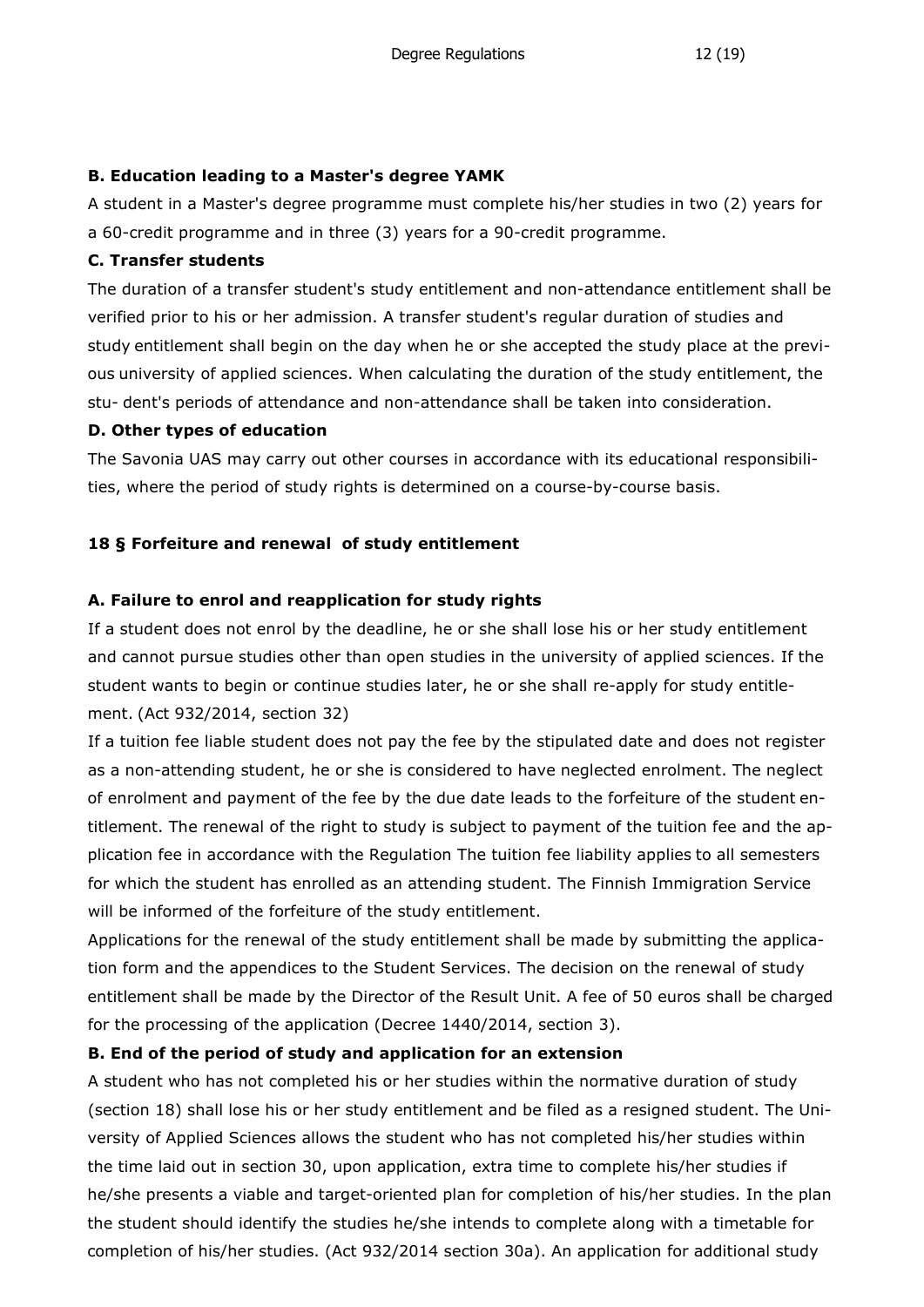time can only be made if the student is missing a maximum of 60 credits from the bachelor's degree and 30 credits from the master's degree. You can apply for additional study time using the online application form. A fee of 50 euros shall be charged for the processing of the application (Decree 1440/2014, section 3). In education leading to a degree, the decision on the extension shall be made by the Director of Student Services. An extension can be applied only once and it is granted for a maximum of one year. Students cannot register as absent during the extension period.

#### **C. Withdrawal and re-enrolment**

A student's resignation shall be considered valid from the date when the student submitted a duly dated and signed form of resignation to Savonia University of Applied Sciences or when his or her normative duration of study expired. If a student previously enrolled at Savonia and subsequently resigned, or a student filed as a resigned student, wishes to resume his or her studies later, he or she shall apply for the renewal of the study entitlement at Savonia University of Applied Sciences. A student who has resigned from another higher education institution can also apply for the renewal of the study entitlement at Savonia.

The study entitlement may only be renewed for the same or equivalent degree programme for which the student had his or her earlier study entitlement. The study entitlement from a Finnish-language programme can be transferred to an English-language programme or vice versa within the rules on language of instruction and degree laid down in Section 1 of the Degree Regulations. Not more than 60 ECTS credits may be missing from a Bachelor's degree and 30 ECTS credits from a Master's degree. If more completed studies are missing, the student shall be instructed to pursue studies at the Open University of Applied Sciences until the above mentioned requirement for the renewal of the study entitlement is met.

The application for re-awarded study rights is made on the form provided for this purpose and accompanied by the relevant annexes. The application shall be submitted to the Student Services. A fee of EUR 50 is charged for processing the application (Act 1440/2014, section 3). The decision to grant the right to study is taken by the Head of the Result Unit. When a student's right to study is re-awarded, the student is granted a new right to study and a period of study deemed sufficient to complete the studies or the remaining period of study from the former right to study. Students who have obtained a study permit through this procedure shall not be able to register as absent.

# **D. Suspension, withdrawal and reinstatement of the right to study on the grounds set out in Act L932/2014, sections 33-35 (Solutions of unfitness to study/SORA legislation)**

Suspension, withdrawal and reinstatement of study rights on the grounds of unfitness for studies, health and fitness, criminal record or concealment of the withdrawal of a previous study right are governed by a separate Code of procedural instructions.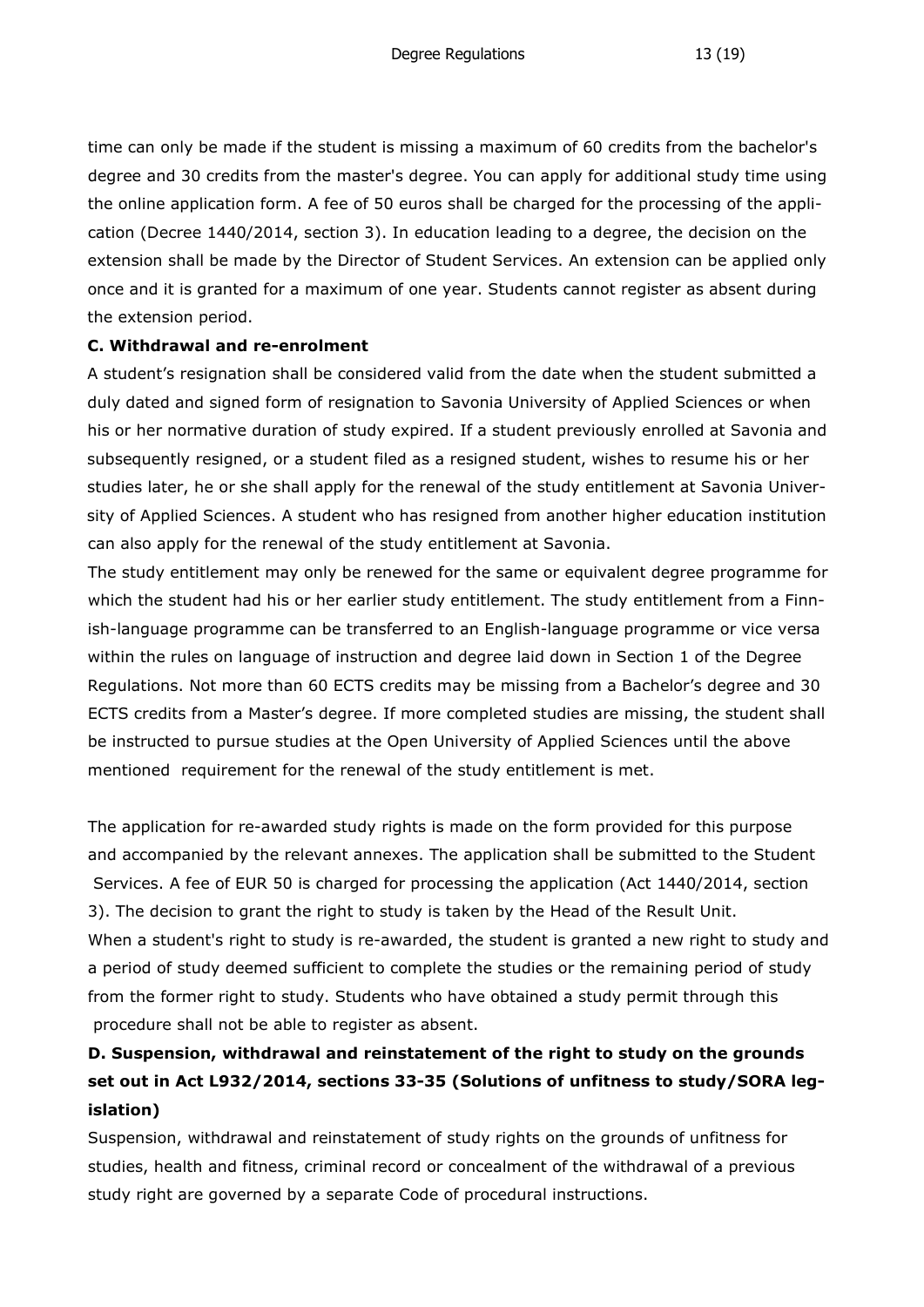## **19 § Application for rectification in matters of study rights**

If a student is not satisfied with the decision on forfeiture of the study entitlement or on extension of the duration of study, he or she can submit a claim for rectification to the Student Afs fairs Committee within 14 days following notification of the decision (Act 932/2014, section 57).

A student can challenge a decision on the withdrawal or restitution of the study entitlement made on grounds specified in section 25 of Act 953/2011 in the Committee for the Legal Protection of Students appointed by the Ministry of Education and request a rectification pursuant to section 42 of Act 953/2011.

#### **Chapter 5: Study**

#### **20 § Curricula**

The curricula of degree programmes are in accordance with the European Qualifications Framework (EQF) and the National Qualifications Framework (NQF). The curricula are competence-based and the studies and related teaching are organised in modules.The curricula describe how the student's expertise develops towards the competence objectives of the qualification and how the modules are arranged in the different years and semesters of study.

The development and structure of the curricula is guided by procedural instructions. The curriculum is approved by the Head of the Result Unit on the basis of a proposal from the Director of Education. As a general rule, students follow the curriculum of their starting year. Students may be directed to follow a curriculum started at another time, for example because of curricular changes during their period of absence or because of the approval of a broad range of competences.

## **21 § Teaching and organisation of studies**

The organisation, resourcing and development of teaching and learning are the responsibility of the heads of the result units in accordance with the strategy and implementation programmes of Savonia and other guidelines and policies of Savonia. Finnish-language education leading to a Bachelor's or Master's degree is free of charge. In accordance with section 13 of the Act on the Universities of Applied Sciences, the university of applied sciences shall collect a fee of at least 1,500 euros per academic year from a student admitted to education leading to a Bachelor's or Master's degree provided in a language other than Finnish or Swedish. However, this fee shall not be collected from a citizen of a state belonging to the Euro- pean Economic Area, nor from a person who, according to an agreement concluded by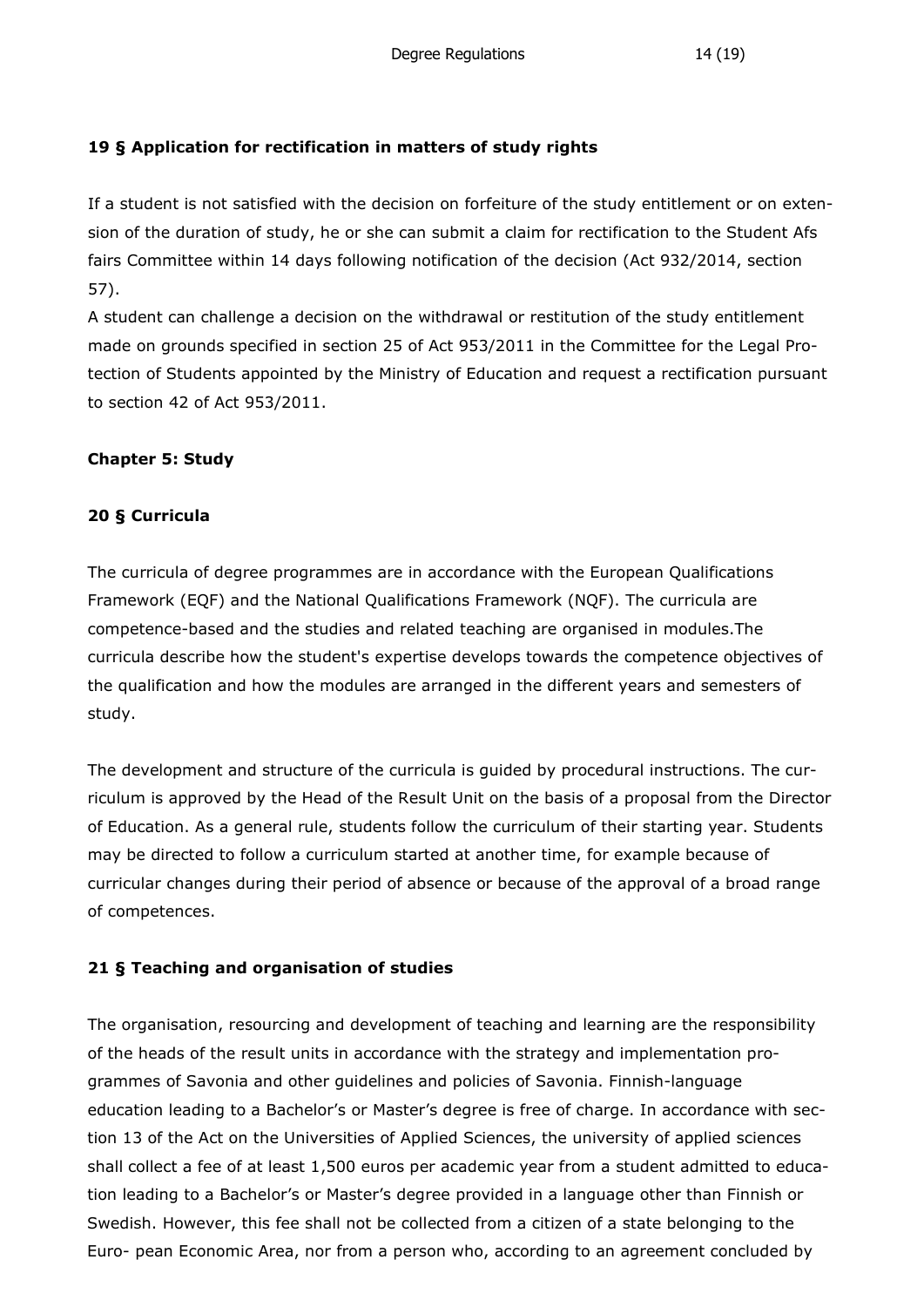the Eu- ropean Union and its Member States with another contracting party, is regarded as equivalent to a citizen of the European Union, nor from family members of such persons. Furthermore, the fee shall not be collected from a person holding an EU Blue Card referred to in the Aliens Act, a continuous or permanent residence permit or an EU residence permit for third-country nationals with long-term EU resident status, nor from family members of such persons. Family members shall be determined in accordance with the Aliens Act. The fee shall also not be col- lected from a student participating in contract education referred to in section 13.

With a separate decision, the President/Rector shall confirm the tuition fees to be collected, as well as the amounts and award criteria of scholarships to be granted to support students participating in degree programmes subject to fees.

At the Finnish universities of applied sciences, the academic year starts on 1 August and ends on 31 July. Instruction shall be given in periods determined by Savonia University of Applied Sciences. The Director of Education of Savonia University of Applied Sciences shall annually decide on the schedules of the academic year. The academic year is divided into the autumn, spring and summer semesters.

The organisation of studies is based on the OIS approach (Open Innovation Space), according to which studying includes parts implemented in cooperation with working life. The Directors of Education are in charge of the annual planning of instruction and studying in the degree programmes.

Courses included in degree studies shall be subject to implementation plans where the practical course arrangements are described. In these plans, the students' responsibility to attend instruction is agreed upon.

## **22 § Student guidance and individual study and career plan (HOPS/ISCP)**

The aim of study and guidance and counselling is to develop the student's competence and ensure the smooth progress of his/her studies. Continuous, comprehensive guidance and early support throughout the studies promote the student's well-being and learning ability. The student is entitled to student counselling throughout his or her studies. The student shall assume responsibility for the progress of his or her studies and participate in student counselling. During his or her studies, the student shall prepare an individual study and career plan (ISCP) corresponding to the scope of the degree. The student's ISCP shall be formed on the basis of the degree structure, the curriculum and the student's choices. At Savonia, the objectives, content and central players of student counselling are described in Savonia's overall counselling plan.

#### **23 § Accreditation of studies and competences**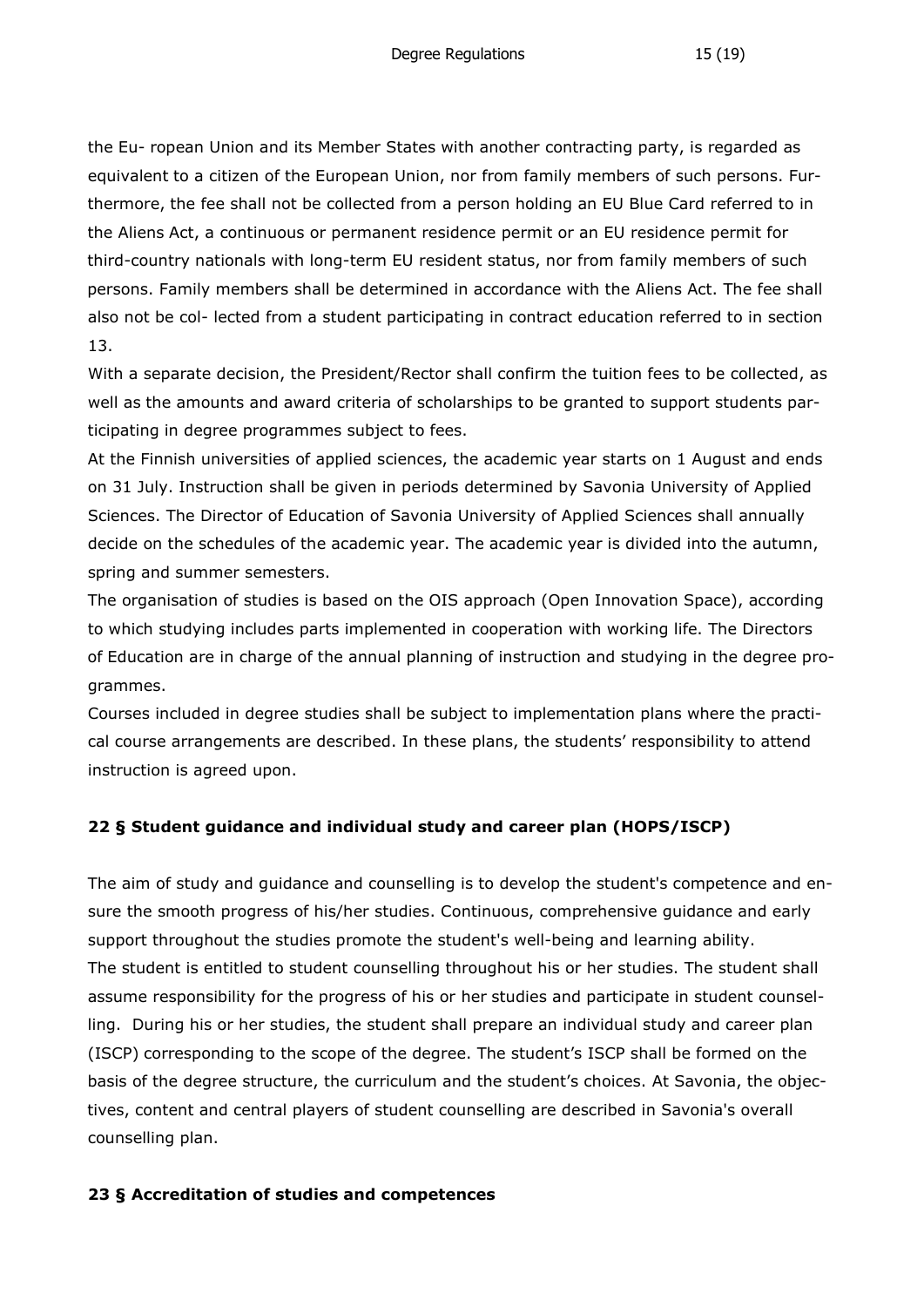Students may submit studies and training included in the degree for credit by means of studies of the same level, equivalent training, work experience or other competences acquired in a more recent period and corresponding to the objectives of the curriculum.

The aim is to enable students to use their prior learning or learning acquired during the course of the qualification as part of the qualification, regardless of where it was acquired.

The identification and validation of competences is governed by specific guidelines.

#### **24 § Assessment of competences**

Evaluation steers and ensures the attainment of the student's competence objectives. The evaluation criteria shall be based on the objectives of each course and presented at the beginning of the course as part of the course implementation. The student also has the right to be informed of the application of the evaluation criteria to his or her study performance. The student shall have the evaluation of his or her study performance entered in the information system of the student administration within one month, and the evaluation of his or her thesis within one month following submission of the thesis for final examination. Feedback on studies completed in June and July, as well as evaluation of such studies, can be entered in the information system of the student administration in August. Due to the follow-up of the progress of studies and to the compilation of statistics, the completion date shall, however, be in the previous academic year. The time for evaluating study performances submitted in December may be shorter due to statistical reporting.

Study performances shall be evaluated on the following grading scale (valid for the students who begin their studies on 1 August 2011 or later): excellent (5), very good (4), good (3), satisfactory (2), sufficient (1), fail (0), pass (S), transferred credits (H). However, transferred studies which have been completed earlier at Savonia shall be entered in the information system of the student administration with the original grade given to the student; the same ape plies to entering studies implemented in cooperation with partner institutions. Grades of courses which are completed or for which credits have been transferred shall not be removed from the study record.

Upon a failed study performance, the student is entitled to at least two resits in the manner defined in the degree programme. If the student cannot achieve an accepted grade after taking the specified number of resits, he or she shall retake the course and complete it in accordance with the competence objectives applicable during the course.

The student is entitled to attempt to improve an approved course grade once within a year from the actual performance. It is not possible to improve the grade given for the thesis.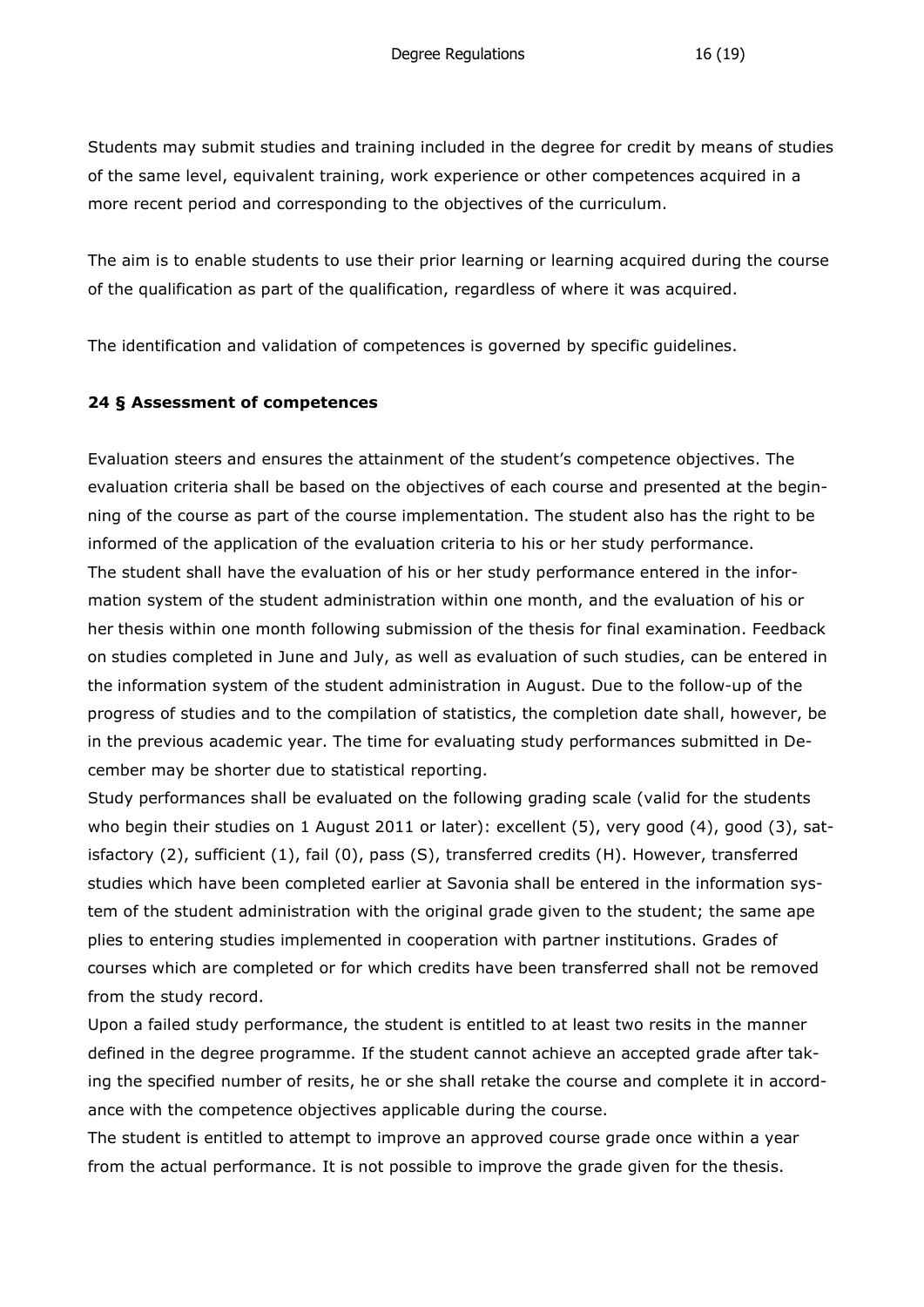#### **25 § Claim for rectification of course evaluations**

If a student is not satisfied with the evaluation of his or her study performance or with the transfer of credits earned previously, he or she can submit an oral or written claim for rectification to the teacher in charge of the evaluation or credit transfer within 14 days of the date when the student had an opportunity to be informed of the results of the evaluation and of the application of the evaluation criteria to his or her study performance.

A response to the claim for rectification shall be given within 14 days following receipt of the claim. If the student is still not satisfied with the decision, he or she can submit a written request for rectification to the Board of Examiners within 14 days following notification of the decision.

The Board of Examiners shall take up the request within 30 days following receipt of the claim with the exception of claims received in June and July that shall be taken up in September at the latest.

The chairperson and other members (2) of the Board of Examiners and their personal deputies shall be appointed by the Board of Savonia University of Applied Sciences Ltd.

## **26 § Language skills of students**

Pursuant to section 7 of the Polytechnic Studies Decree, a student shall demonstrate, by means of his or her studies included in the degree or by other means, that he or she has achieved a knowledge of Finnish and Swedish corresponding to the language skill requirements applied to State personnel in bilingual authorities pursuant to the Act on the Knowledge of

Languages Required of Personnel in Public Bodies (424/2003, section 6) as well as written and oral skills of one or two foreign languages that are necessary for professional activity and professional development.

The above-mentioned requirement applies neither to a student whose language of compulsory education was other than Finnish or Swedish nor to a student who has completed his or her compulsory education outside Finland. Language skill requirements applied to such students shall be decided upon by the Director of Education upon proposal by the respective Study Counsellor.

On special grounds, Savonia University of Applied Sciences can exempt a student from language skill requirements partly or entirely. Special grounds can, for example, be the fact that the student has not previously studied the required language at all or that the student is diagnosed with a severe disorder related to language learning. A student partially exempted from language studies is required to earn an equivalent number of ECTS credits from studies of other languages. A student completely exempted from language studies is required to earn an equivalent number of ECTS credits from other studies. The student shall submit an application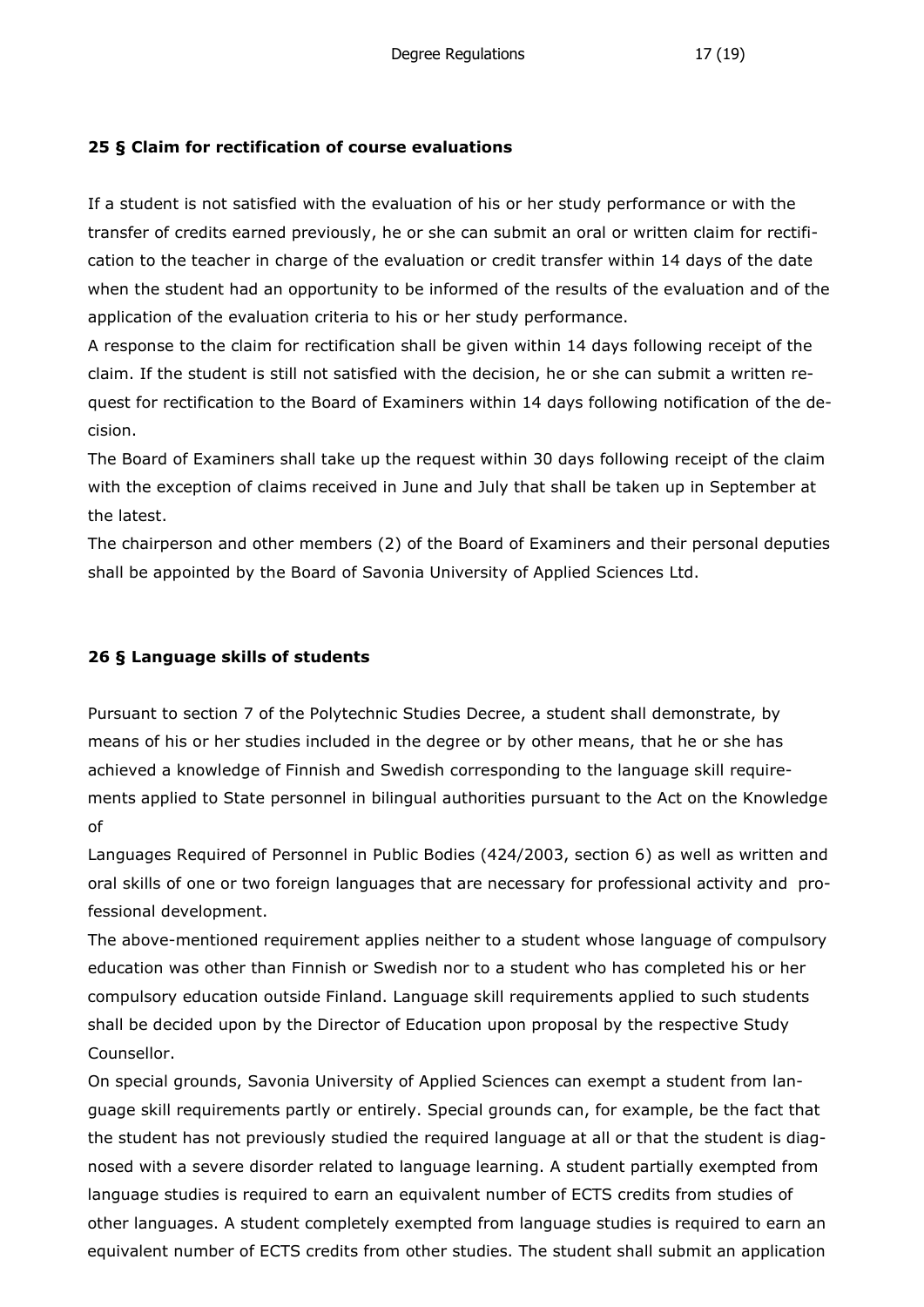presenting the specific grounds for exemption from language skills requirements. Upon proposal by the respective Study Counsellor, the decision on the exemption from language skill requirements on special grounds shall be made by the Director of Education.

Study performance in the studies of the second national language completed after 1 January 2005 shall be evaluated on the following scale: good  $(4-5)$ , satisfactory  $(1-3)$ . As regards the second national language, the grade for the oral skills shall also be marked in the certificates of students who began their studies on 1 August 2007 or later.

## **27 § Student's right to a safe learning environment and student discipline**

Students have the right to a safe learning environment. They are bound by by Savonia's disciplinary regulations. Student discipline and a student's right to a safe learning environment are subject to sections 31 and 38 of Act 932/2014.

## **28 § Certificates**

Upon completing all the studies included in the degree, the student shall apply for the degree certificate by using a relevant application form.

Savonia University of Applied Sciences shall grant the student a certificate indicating the Bachelor's degree, the qualification title, the name of the degree programme and possible specialisation option, the studies included in the degree, their extent, the title of the thesis and the grade given for it as well as the student's language skills. Language skills demonstrated by the student pursuant to Act 424/2003 (section 6) shall be indicated in the degree certificate; other language studies shall be entered in the transcript of records. As regards the second national language, the grade for the oral skills shall also be marked in the certificates of students who began their studies on 1 August 2007 or later.

The Master's degree certificate indicates the degree, the qualification title, the name of the degree programme and possible specialisation option, the studies included in the degree, their extent, the title of the thesis and the grade given for it.

A Finnish-language transcript of records and a Diploma Supplement shall be attached to the degree certificate. The Diploma Supplement is intended for international use and includes an English-language transcript of records. The Diploma Supplement indicates the level and status of the studies in the educational system. (Act 932/2014, section 2, Decree 1129/2014, section 10.)

The degree certificate shall be signed by the President/Rector, and during the President's absence, by the Vice President/Vice Rector. The specialisation education certificates shall be signed by the Director of Continuous Learning.